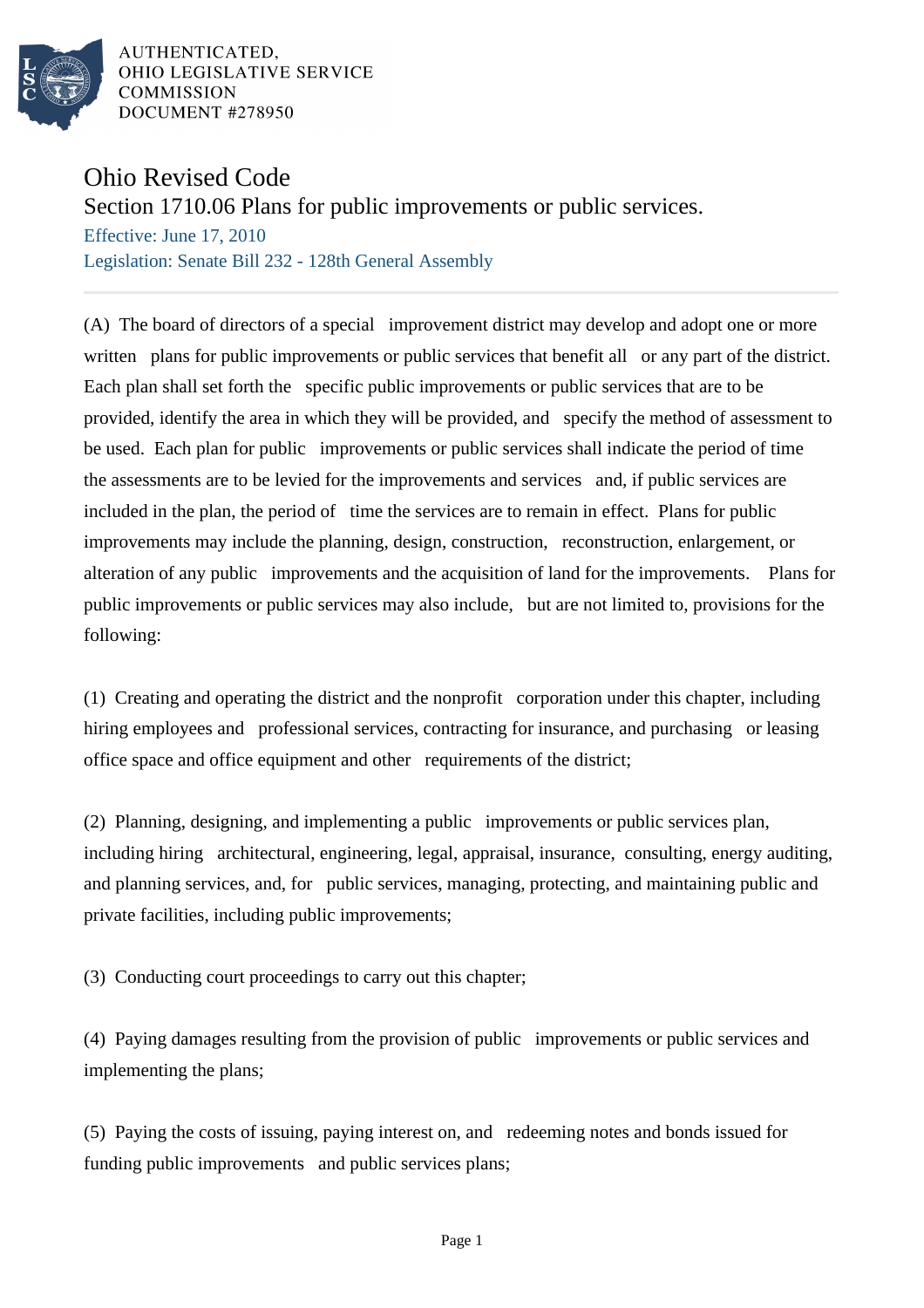

AUTHENTICATED, OHIO LEGISLATIVE SERVICE **COMMISSION** DOCUMENT #278950

(6) Sale, lease, lease with an option to purchase, conveyance of other interests in, or other contracts for the acquisition, construction, maintenance, repair, furnishing, equipping, operation, or improvement of any special energy improvement project by the special improvement district, between a participating political subdivision and the special improvement district, and between the special improvement district and any owner of real property in the special improvement district on which a special energy improvement project has been acquired, installed, equipped, or improved; and

(7) Aggregating the renewable energy credits generated by one or more special energy improvement projects within a special improvement district, upon the consent of the owners of the credits and for the purpose of negotiating and completing the sale of such credits.

(B) Once the board of directors of the special improvement district adopts a plan, it shall submit the plan to the legislative authority of each participating political subdivision and the municipal executive of each municipal corporation in which the district is located, if any. The legislative authorities and municipal executives shall review the plan and, within sixty days after receiving it, may submit their comments and recommendations about it to the district. After reviewing these comments and recommendations, the board of directors may amend the plan. It may then submit the plan, amended or otherwise, in the form of a petition to members of the district whose property may be assessed for the plan. Once the petition is signed by those members who own at least sixty per cent of the front footage of property that is to be assessed and that abuts upon a street, alley, public road, place, boulevard, parkway, park entrance, easement, or other public improvement, or those members who own at least seventy-five per cent of the area to be assessed for the improvement or service, the petition may be submitted to each legislative authority for approval. If the special improvement district was created for the purpose of developing and implementing plans for special energy improvement projects, the petition required under this division shall be signed by one hundred per cent of the owners of the area of all real property located within the area to be assessed for the special energy improvement project.

Each legislative authority shall, by resolution, approve or reject the petition within sixty days after receiving it. If the petition is approved by the legislative authority of each participating political subdivision, the plan contained in the petition shall be effective at the earliest date on which a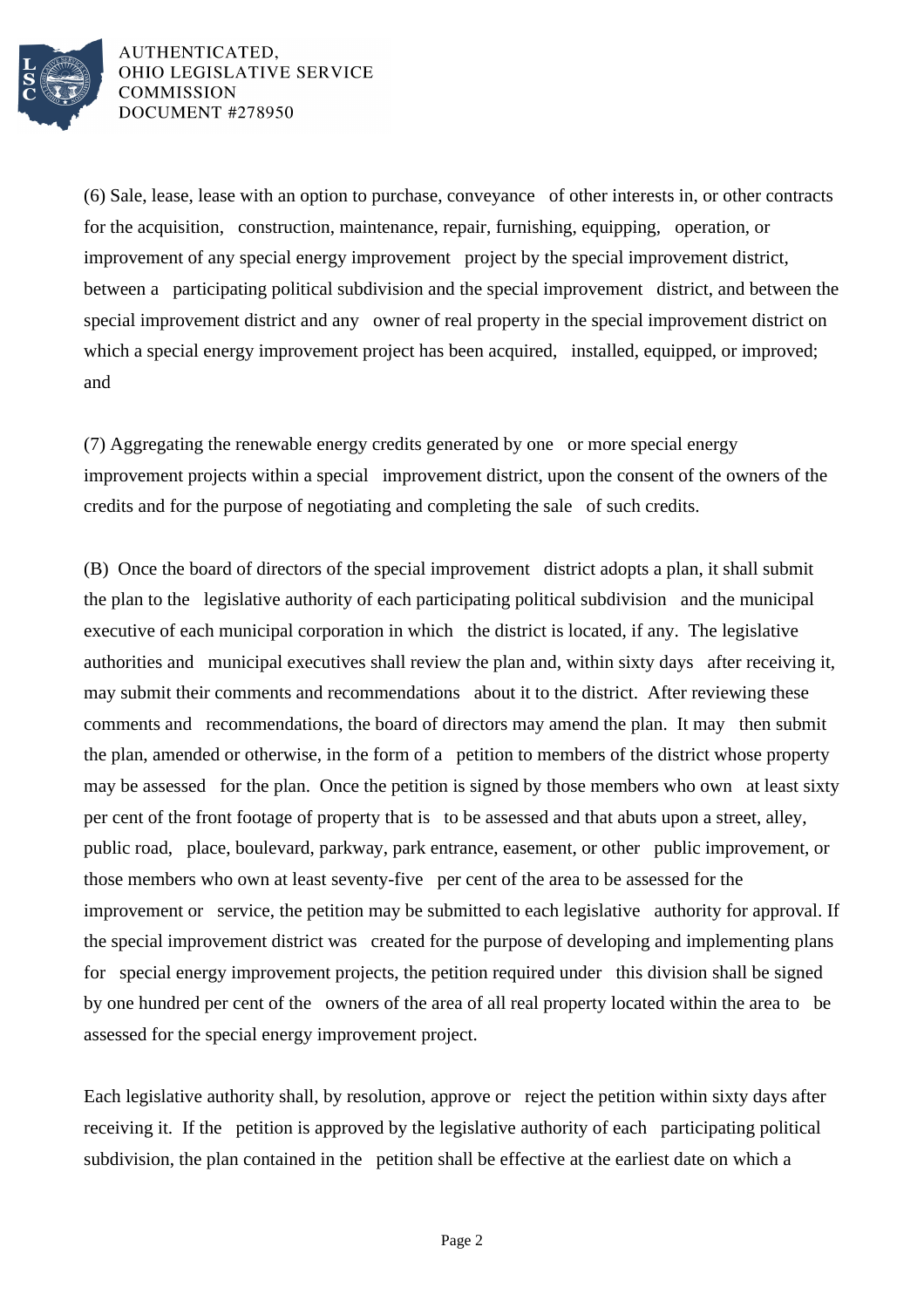

## AUTHENTICATED. OHIO LEGISLATIVE SERVICE **COMMISSION** DOCUMENT #278950

nonemergency resolution of the legislative authority with the latest effective date may become effective. A plan may not be resubmitted to the legislative authorities and municipal executives more than three times in any twelve-month period.

(C) Each participating political subdivision shall levy, by special assessment upon specially benefited property located within the district, the costs of any public improvements or public services plan contained in a petition approved by the participating political subdivisions under this section or division (F) of section 1710.02 of the Revised Code. The levy shall be made in accordance with the procedures set forth in Chapter 727. of the Revised Code, except that:

(1) The assessment for each improvements or services plan may be levied by any one or any combination of the methods of assessment listed in section 727.01 of the Revised Code, provided that the assessment is uniformly applied.

(2) For the purpose of levying an assessment, the board of directors may combine one or more improvements or services plans or parts of plans and levy a single assessment against specially benefited property.

(3) For purposes of special assessments levied by a township pursuant to this chapter, references in Chapter 727. of the Revised Code to the municipal corporation shall be deemed to refer to the township, and references to the legislative authority of the municipal corporation shall be deemed to refer to the board of township trustees.

Church property or property owned by a political subdivision, including any participating political subdivision in which a special improvement district is located, shall be included in and be subject to special assessments made pursuant to a plan adopted under this section or division (F) of section 1710.02 of the Revised Code, if the church or political subdivision has specifically requested in writing that its property be included within the special improvement district and the church or political subdivision is a member of the district or, in the case of a district created by an existing qualified nonprofit corporation, if the church is a member of the corporation.

(D) All rights and privileges of property owners who are assessed under Chapter 727. of the Revised Code shall be granted to property owners assessed under this chapter, including those